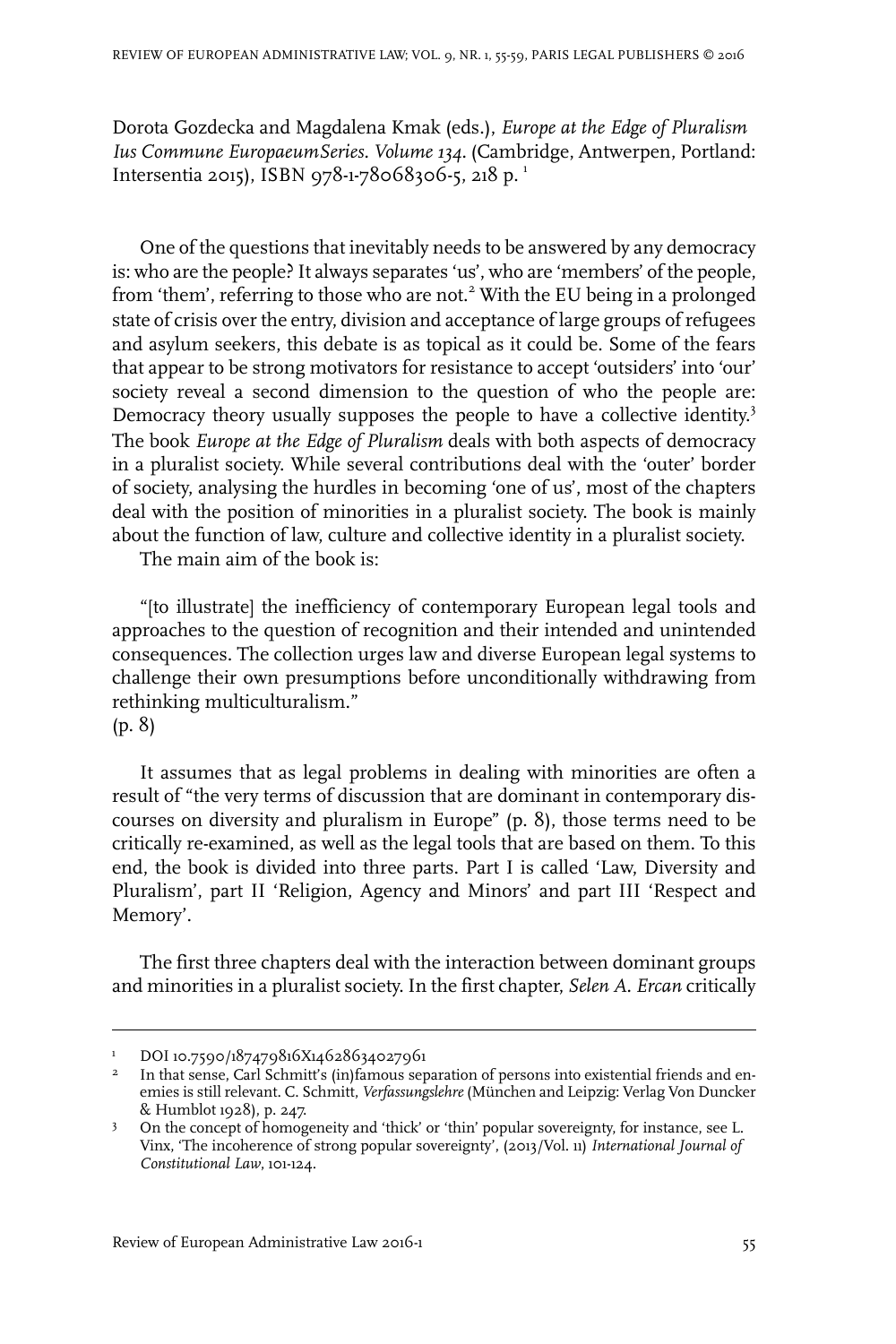analyses essentialism and constructivism in the context of the current debate on what she calls the 'politics of recognition'. She shows that essentialism presupposes an essential core of a given culture, leaving little room for integration of different cultures. Constructivist criticism of this is that cultural identities are not static and clearly separate, but quite often overlap and change over time. However, it offers very little guidance on the institutional framework that is needed to 'capture' this constant change. As a solution to this problem, Ercan proposes to organise the politics of recognition along the lines of deliberative democracy.

This solution, however, is less thoroughly presented than the debate she has analysed. The author, perhaps unsurprisingly, does not seem to be aware of Rudolf Smend's *Integrationslehre* and Gerhard Leibholz' adaption of it, that are specifically aimed at the core problem she is dealing with.<sup>4</sup> In the same way, any trace of the American or European debate on popular sovereignty, equal representation and constitutional pluralism is absent.<sup>5</sup> In their own way, these debates deal with the problem of integrating several groups into one society (or not) through deliberative democracy. The chapter claims that our collective identity should be the result of constant formal and informal dialogue and open discussion. This I certainly want to believe. But in the end, the analysis is not thorough enough for me to be convinced.

In a way, the first chapter is typical of many chapters in the book. What I found very disappointing about almost all chapters is their very short length (roughly 10 pages per chapter). Most of the authors seem to have been more ambitious than space allowed them to be. As a result, many chapters offer a very interesting analysis of a given concept or situation, but offer very little guidance on how to move forward from this. This certainly is the case in the second chapter by *Dorota A. Gozdecka* and *Selen A. Ercan*. It offers a critical analysis of the concept of post-multiculturalism, but offers us very little guidance on what do with it.

The third chapter, by *Eliška Pírková*, deals with the apparently still illusive universal definition of what 'minorities' are in the legal sense. As she explains, such a definition may be more harmful than helpful, especially since the groups in question are not static, but fluctuate over time. This problem is exacerbated

On the main ideas of Smend's *Integrationslehre*, see C. Bickenbach, 'Rudolf Smend (15. 1. 1882 bis 5. 7. 1975) – Grundzüge der Integrationslehre', *Juristische Schulung* (2005), pp. 588-591 and 4 A.R. Greber, *Die vorpositiven Grundlagen des Bundesstaates* (Basel, Genf and München: Helbing & Lichtenhahn 2000), pp. 116-123. Leiholz' corresponding work can be found in G. Leibholz, *Das Wesen der Repräsentation und der Gestaltwandel der Demokratie im 20. Jahrhundert* (Berlin: Walter der Gruyter & Co. 1966), pp. 46, 58-59.

For instance, see M. Avbelj, J. & Komárek (eds.), 'Four Visions of Constitutional Pluralism', 5 EUI LAW 2008/21 and S.J. Boom, 'The European Union after the Maastricht Decision: Will Germany Be the "Virginia of Europe"?', (1995/Vol. 43) *The American Journal of Comparative Law* 177.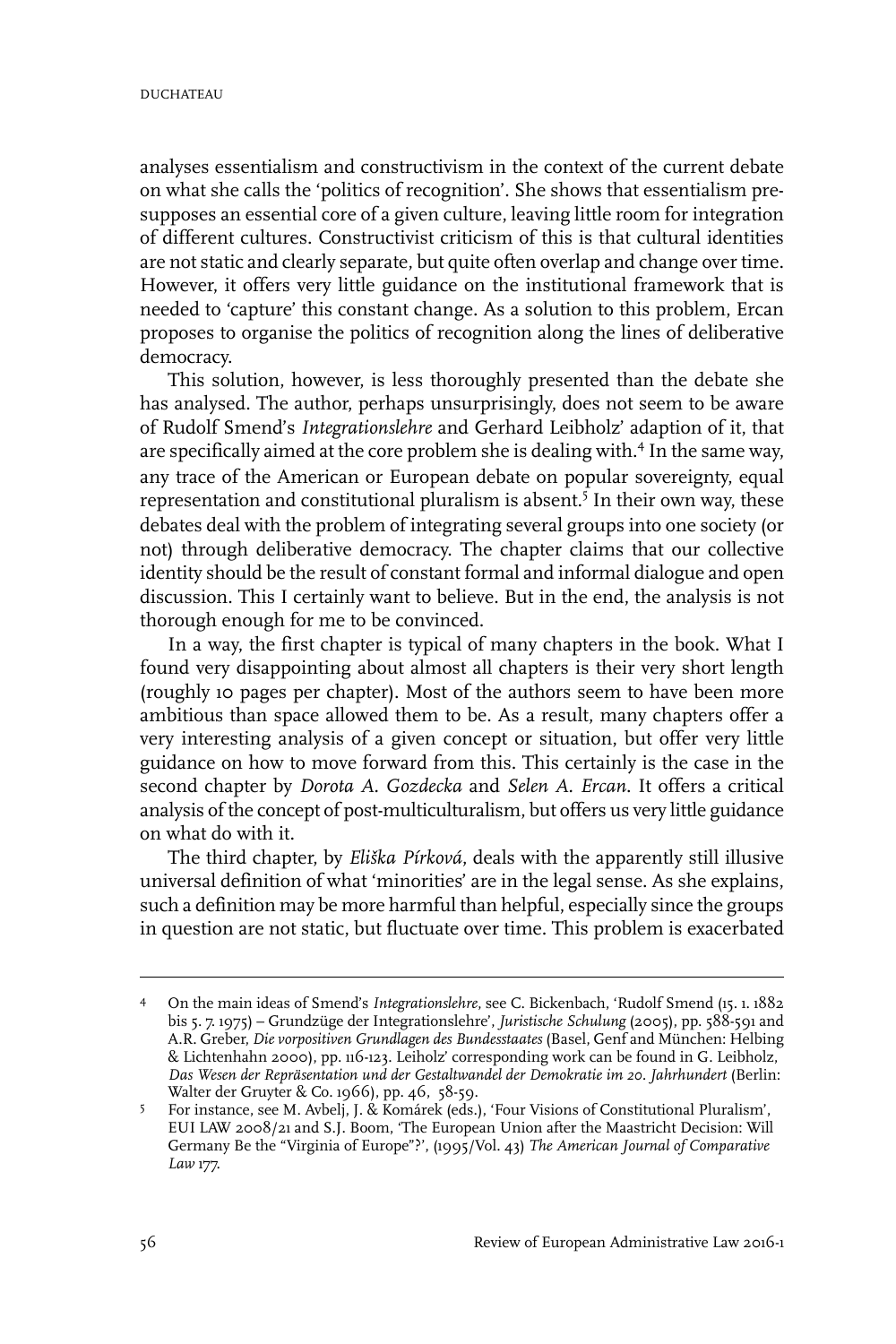by the EU's four freedoms. Pírková enlighteningly explains the problems of legally recognizing minorities. However, she does not help us fundamentally reflect on issues such as the position of the four freedoms in light of the problem of minority protection or the concept of Union citizenship and its broader function of democracy. Ultimately, her suggestion that minority rights should be dealt with on the specific basis of the needs each minority group is mostly disappointing.

In chapter four, *Marcin Kilanowski* introduces us to David Kennedy's thesis that thinking in terms of universality of human rights can lead us to see those rights almost religiously as apolitical absolute truths, and consequently see the lawyer as the high priest of universal justice. The chapter is worthwhile to read, but relies excessively on Kennedy's work.

*Ukri Soirila's* chapter explains very well why the 'traditional cultural pluralist vision' runs the risk of "essentialising those interest-groups, communities and cultures" (p. 75). However, this chapter also follows a promising first part with a mostly underdeveloped solution. Where it suggests that the law can be interpreted strategically to stimulate debate, it does not, in my view, fully reflect on the ordering function of the law or on the proper function of the courts in a democratic society. For instance, Mattias Kumm's concept of the right of Socratic contestation could certainly have helped the chapter. 6

In my view, the next three chapters should have been separated into a new part II. With their subject matter, which is the way in which Europe deals with migrants, they are clearly distinguishable from the first five chapters. It seems unbalanced to have part I consist of eight (out of thirteen) chapters.

*Magdalena Kmak* shows that the current Reception Directive stimulates, or at least accepts, very strict treatment of migrants. She argues that it has led to a 'subjectivity trap' that conceptually turns genuine refugees into 'bogus asylum seekers'. The idea that language matters is always interesting and relevant to the lawyer.

*Sanne van de Pol's* and *Sam Bennet's* chapters show us that the Flemish and British civic integration programmes officially see integration as a two-way street, but in practice focus on one-sided obligations instead. Bennet analyses the neo-liberal construction of citizenship that is dominant in the UK to force migrants to 'perform integration', that seems to be very close to assimilation. In a likewise manner, Van de Pol explains the irony that while the Flemish civic integration programme is based on fundamental rights, migrants who follow it encounter discrimination in their everyday life. She suggests changing the philosophy of integration to stimulate migrants to make more use of their minority rights.

M. Kumm, 'Institutionalising Socratic Contestation: The Rationalist Human Rights Paradigm, Legitimate Authority and the Point of Judicial Review', (2007/2) *European Journal of Legal Studies*. 6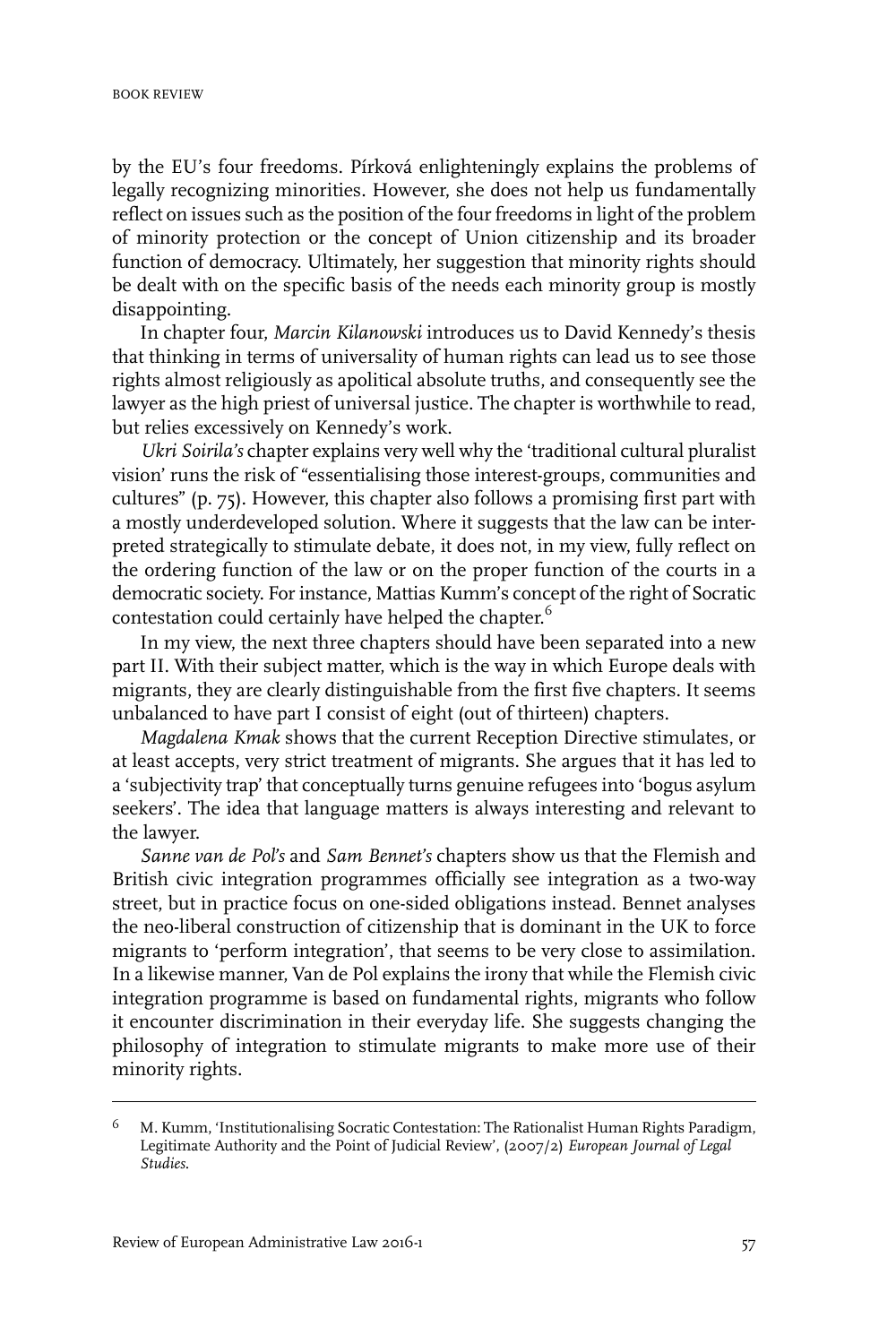Part II focuses on the difficult relationship between minority protection and the interests of children. *Sanna Mustaari's* chapter is a very clear analysis of the dilemma that arises when both the state and parents have a duty to act in the best interests of children. An objective point of reference being absent, different representations of the best interest of the child can become the focal point of cultural clashes. While this problem certainly drew me in, I found the proposed solution of 'critical autonomy' very hard to follow.

Likewise, *Ryan Hill's* chapter on the dilemma of who gets to decide what children can and cannot be taught in terms of (non-)religious convictions had me thoroughly engaged at first. But then it focused on the permissibility of religious clothing for children. To me, that seems to be peanuts when compared to fundamental beliefs. What did not help is that the chapter certainly does not support its main argument very well.

In the eleventh chapter, *Jernej Letnar Černič* shows how the European Court of Human Rights (ECtHR) deals with the issue of hate speech in a democratic society. He argues that what is permissible is hugely dependent on the circumstances of the case. He proposes that courts use a holistic approach to hate speech to improve their argumentation. Although I can see his point, I am not convinced by his argument. For that, he has shown me too little evidence that courts are indeed reaching inadequate results as a result of the wrong approach.

The final two chapters of the book deal with memory laws that formalize the past in some way, such as the German prohibition of Holocaust denial. *Aleksandra Gliszczynska-Grabias* vividly illustrates the dilemma of protecting the common history versus the risk of creating an 'outgroup' that does not share this common history. Her chapter is an engaging, good read that I can recommend to anyone.

*Mónica López Lerma's* chapter, finally, is an excellent account of Spain's past of Francoism and the legal and political ways in which the country has dealt with this past. As such I would also like to recommend it. However, I found its main point, that the Spanish Supreme Court has dealt with the resulting amnesty law in way contrary to international law, much less convincing.

After reading the book I am left with mixed feelings. The issues that the chapters deal with certainly are fascinating. And I would like to stress that most of the chapters contain very good, clear and interesting analyses of the problems they deal with. However, as I have tried to illustrate above, almost all chapters suffer from a lack of space. That ultimately makes them disappointing to this reader, as almost all chapters promise more than they can deliver.

A second point is that as edited volumes go, this one is good in terms of coherence. However, it does not look like the contributions were specifically asked for this book. The chapters go well together, but there is a certain pluralism in terms of focus, level of abstraction and analytical or descriptive nature of the chapters. Maybe it is enough that they all fit the theme well. However, a stricter selection of the chapters could have made the book even more coherent. To me, the way the editors present the book concept does not really help, as it